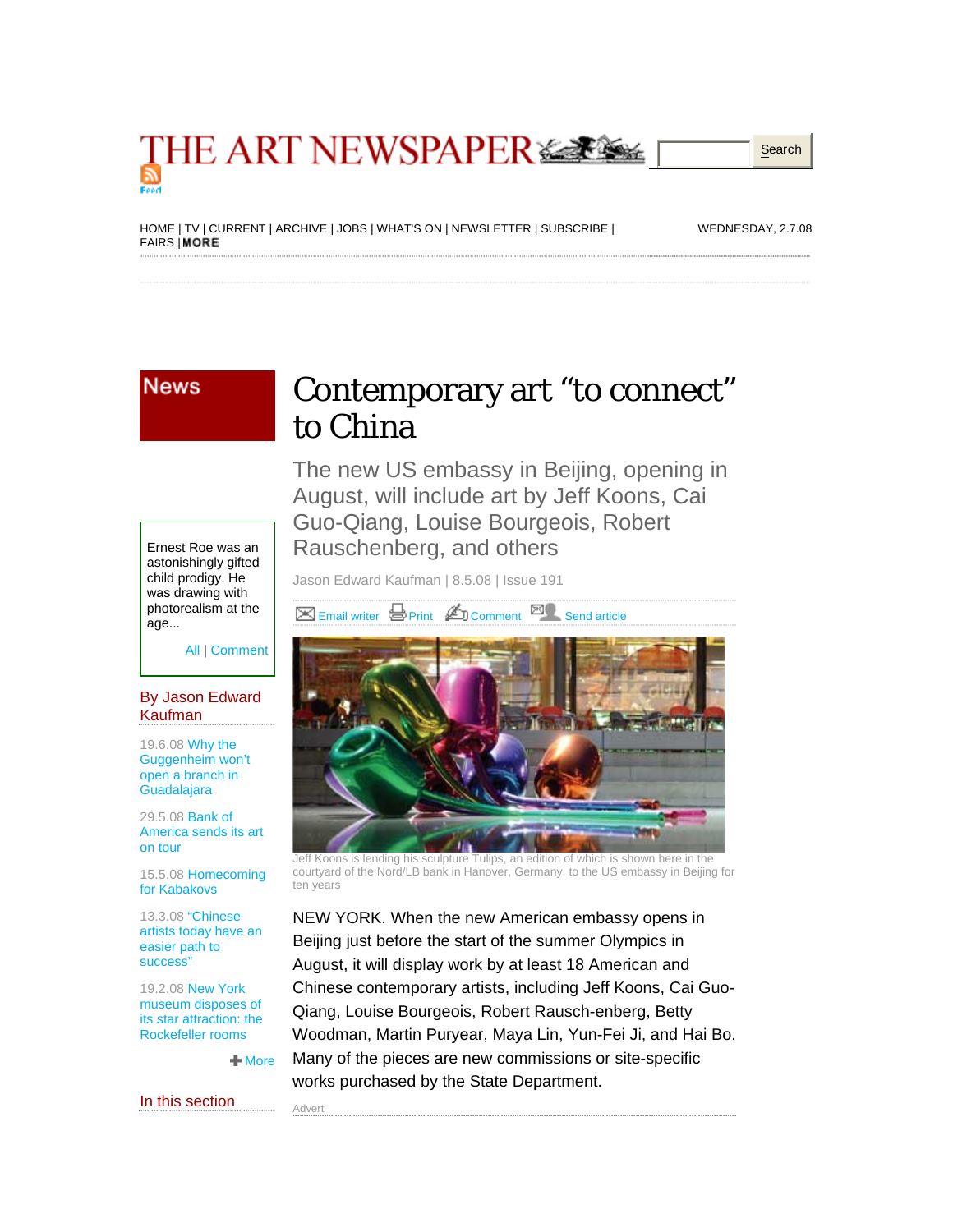1.7.08 [Revealed: one](http://www.theartnewspaper.com/article.asp?id=8061)  [third of Brooklyn](http://www.theartnewspaper.com/article.asp?id=8061)  [Museum's Coptic](http://www.theartnewspaper.com/article.asp?id=8061)  [collection is fake](http://www.theartnewspaper.com/article.asp?id=8061)

1.7.08 [Archaeological](http://www.theartnewspaper.com/article.asp?id=8066)  sites in south Iraq [have not been looted,](http://www.theartnewspaper.com/article.asp?id=8066)  [say experts](http://www.theartnewspaper.com/article.asp?id=8066)

26.6.08 [Can past](http://www.theartnewspaper.com/article.asp?id=7971)  [nuclear explosions](http://www.theartnewspaper.com/article.asp?id=7971)  [help detect forgeries?](http://www.theartnewspaper.com/article.asp?id=7971) 

19.6.08 [Film director](http://www.theartnewspaper.com/article.asp?id=7974)  [to leave house and](http://www.theartnewspaper.com/article.asp?id=7974)  [collection to nation](http://www.theartnewspaper.com/article.asp?id=7974)

19.6.08 [Meet the](http://www.theartnewspaper.com/article.asp?id=7970)  [collector opening a](http://www.theartnewspaper.com/article.asp?id=7970)  [James Turrell museum](http://www.theartnewspaper.com/article.asp?id=7970)  [in the Andes](http://www.theartnewspaper.com/article.asp?id=7970)

More

| <b>Weekly</b>   |  |
|-----------------|--|
| newsletter      |  |
| Free updates,   |  |
| offers and      |  |
| exhibitions     |  |
| opening to your |  |
| mailbox every   |  |
| <b>Thursday</b> |  |
| Your email      |  |

# **BOB DYLAN**

The collection has been overseen by Virginia Shore, chief curator of the Art in Embassies programme. The State Department calculates its art budgets based on a building's square footage, and the \$800,000 spent for art on the Beijing project is the largest sum ever for a US embassy.

THE

SERIES

DRAWN BLANK

Ms Shore says she strove to be "culturally sensitive and diplomatic" in selecting American and Chinese artists. She says that when she commissioned new work, she asked some artists "to connect" to China, "but without giving any specific parameters". When she requested one of Cai Guo-Qiang's exploded gunpowder drawings he responded with Eagle Landing on a Pine Branch, 2007, which his spokeswoman describes as "an American symbol about to land on a Chinese archetype". Very few works allude to contemporary events, and those that do are subject to alternative interpretations. For example, a traditional Chinese-style landscape painting by Yun-Fei Ji, Last Days Before the Flood, 2006, portrays refugees from the Three Gorges dam project.

All of the works belong to the State Department with the exception of Jeff Koons's steel sculpture Tulips, a ten-year loan from the artist that will be installed outdoors. Sculptures by Ellsworth Kelly, Martin Puryear, Louise Bourgeois and Mark di Suvero have been donated by the Friends of Art and Preservation in Embassies, a non-profit organisation that helps acquire art for display in US diplomatic buildings.

The new \$550m complex, designed by the San Francisco office of Skidmore, Owings & Merrill, is one of the two largest construction projects ever undertaken by the State Department on foreign soil. (The embassy currently under construction in Baghdad will be larger.)

The works will be installed shortly before the building is unveiled on 8 August in a ceremony to be attended by President Bush and the First Lady, who will be in the Chinese capital to attend the opening of the Olympics.